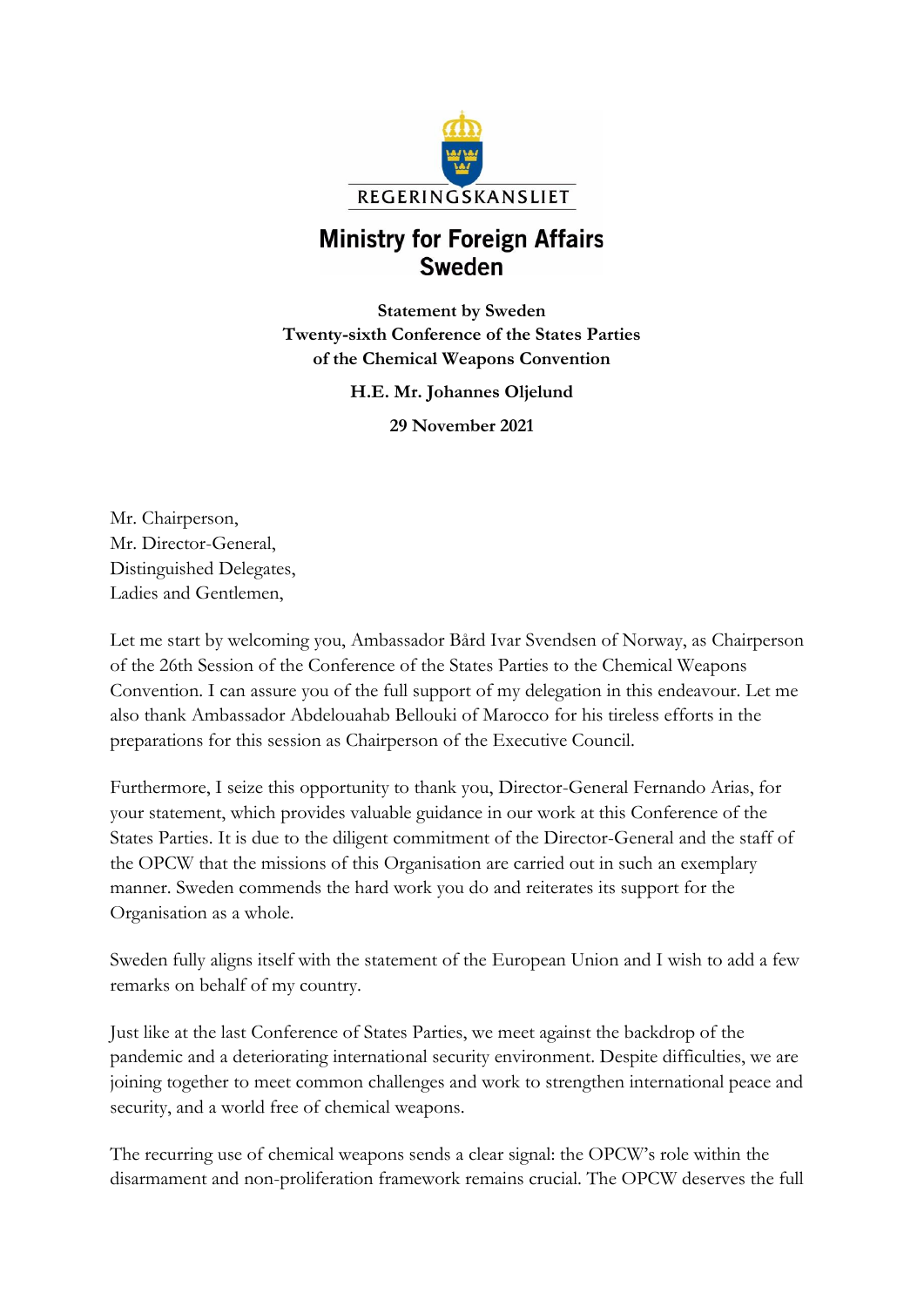support of all States Parties to the Convention – politically, technically and financially – in its efforts to uphold the global norm against chemical weapons.

Once again, Sweden calls on the Syrian Arab Republic to comply with its international obligations and to fully cooperate with the OPCW. We note with apprehension that the Syrian Arab Republic remains in breach of its commitments as a States Party of the Convention. Instead of taking steps to redress the situation, the Syrian Arab Republic keeps obstructing OPCW's efforts to investigate and establish accountability for chemical weapons use on its territory. Recently by not approving visas for all members of the Declaration Assessment Team (DAT). Requests to Syria to rightly declare its chemical weapons and chemical weapons facilities as well as to resolve outstanding issues in regard to its initial declaration all remain unanswered.

For each and every States Party to the Convention it must be a priority that the responsible perpetrators of chemical weapons use are identified and held accountable. Impunity is not an option. Therefore, Sweden fully supports the important work of the Investigation and Identification Team (IIT) on identifying the perpetrators of the use of chemical weapons in Syria.

The Fact Finding Mission, the DAT and the IIT all play an equally important role in ensuring the full implementation of the Convention, of UN Security Council Resolution 2118 and related decisions of the OPCW. The expertise, integrity and professionalism of these units should never be questioned by any States Party for political gains.

To emphasize the significance of the continued work of the OPCW in the Syrian Arab Republic, Sweden has contributed with two million Swedish Kronor for 2021 to the OPCW Trust Fund for Syria Missions.

During 2021, Sweden also supported the OPCW by providing advanced technical training for OPCW inspectors at the designated facilities of the Swedish Defence Research Agency.

Sweden condemns in the strongest terms the assassination attempt on Alexei Navalny, who was poisoned with a military chemical nerve agent of the "novichok" group.

We once again call on the Russian Government to do its utmost to disclose the circumstances of this crime and bring those responsible to justice. Russian authorities should have all necessary information at their disposal to investigate events that took place on Russian soil, and to share with other States Parties what actions have been taken to address this crime. Sweden together with 44 other States asked the Russian Federation what actions it had taken to address the assassination attempt of Navalny. Under the Chemical Weapons Convention the Russian Federation is obliged to provide such a clarification – yet – we have not received answers to the specific questions that were posed by 45 States.